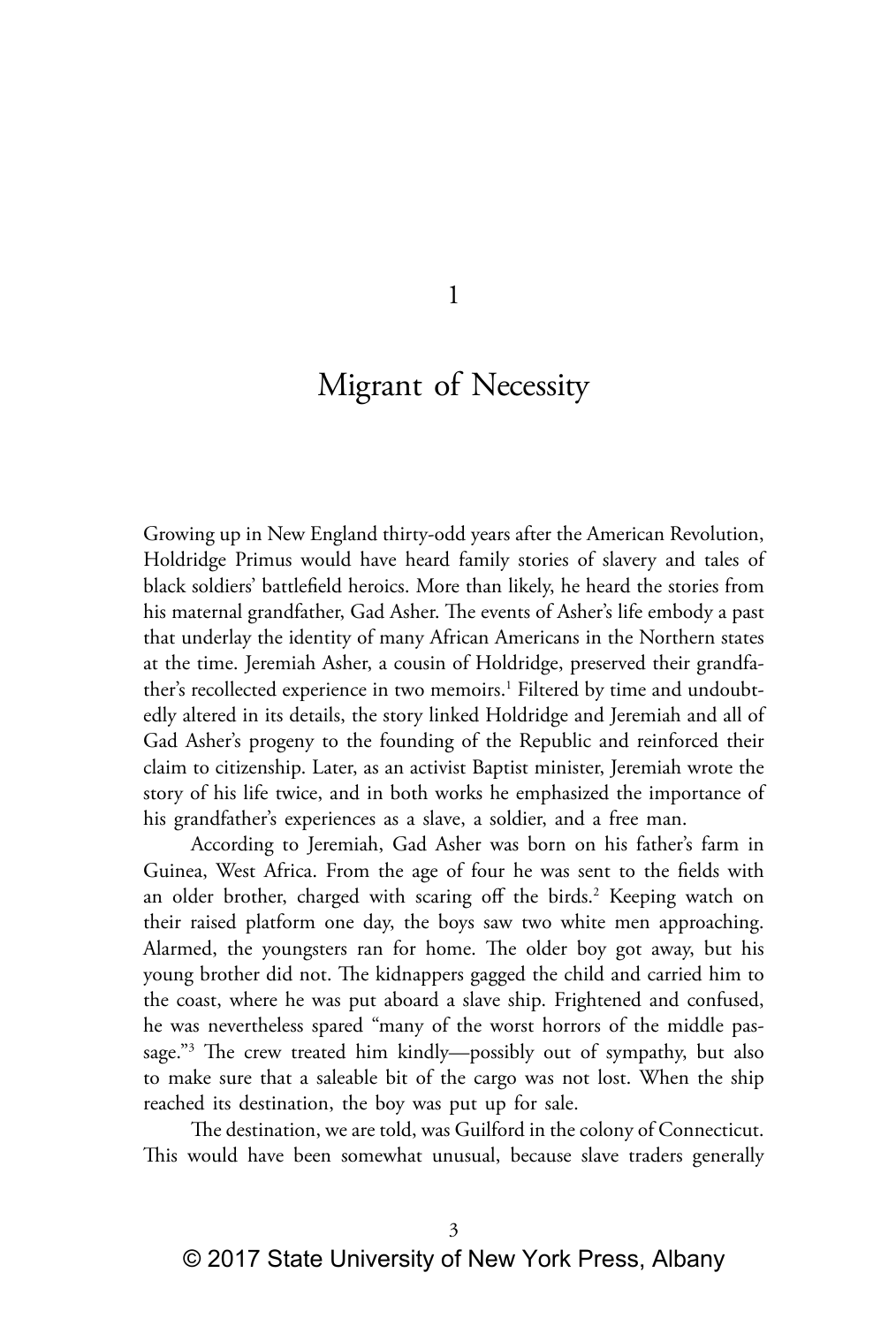

Figure 1.1. Jeremiah Asher, minister and memoirist. *Credit:* Jeremiah Asher portrait, from *An Autobiography*, with details of a visit to England: and some account of the history of the Meeting Street Baptist Church, Providence, RI, and of the Shiloh Baptist Church, Philadelphia, PA. BX6455.A84 A3 1862; neg. #90375d, New York Historical Society Museum Library.

made their first stop in the West Indies. Still, it was possible. In the 1740s, when Gad Asher was seized, Guilford had two harbors equipped to handle slave vessels of forty to fifty tons.<sup>4</sup> The ship that carried the young African was part of the so-called "triangle trade," a three-cornered exchange variously described but involving lumber, livestock, and farm produce from the North American colonies; sugar and molasses from the West Indies; and slaves from Africa. For the sum of forty pounds, the small captive became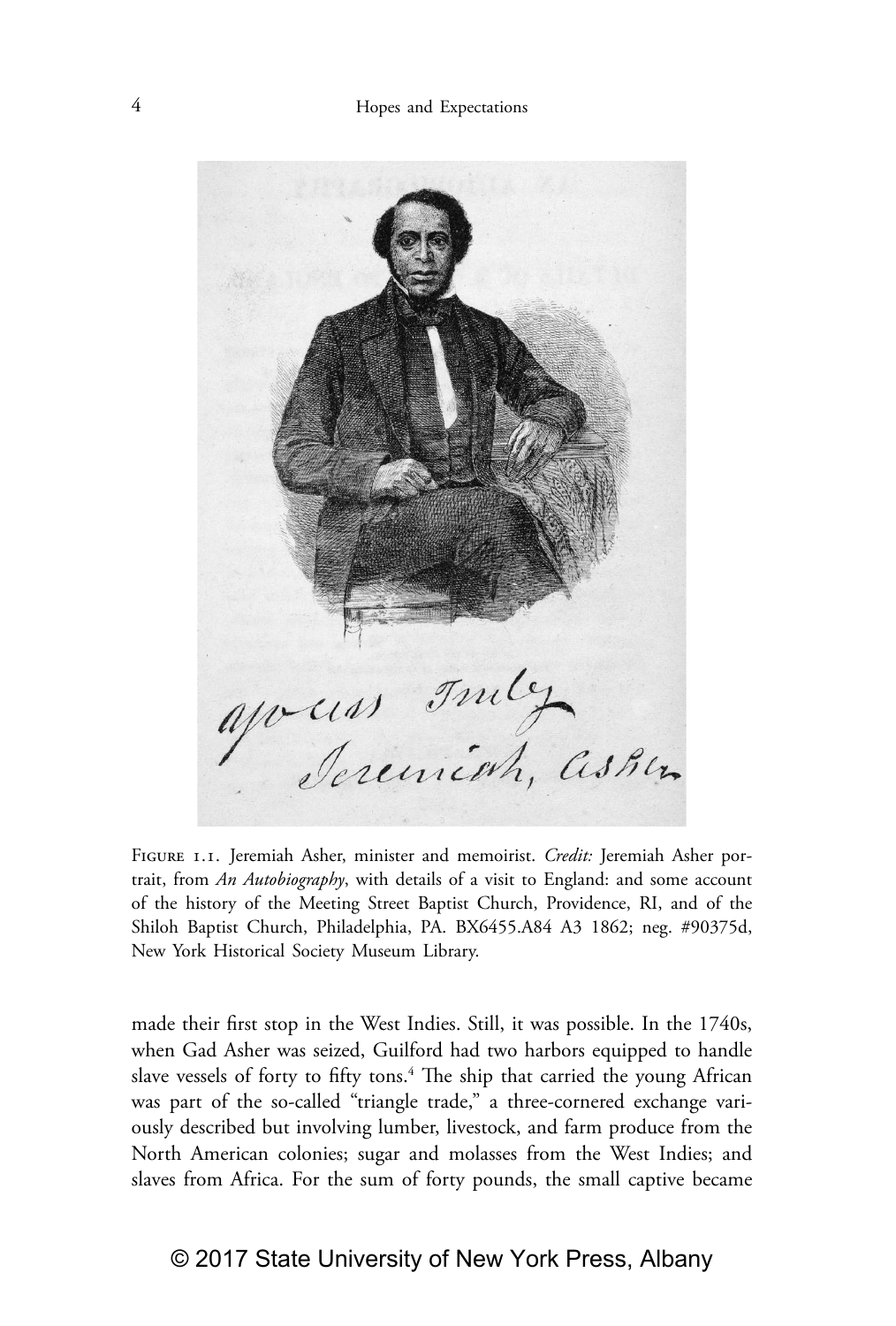the property of an East Guilford ship's carpenter named Bishop. He took the boy home, named him, and "became remarkably fond of him."5

Gad Asher was not the only slave in Guilford. In 1756, a report to the British crown numbers the town population at 2,322, including 59 blacks, few or none of them free.<sup>6</sup> By that time, slavery in New England was a century old. In 1634, after John Winthrop's Puritans, in league with the Narragansetts, destroyed the Pequot settlement near what is now Mystic, Connecticut, the few who were not brutally slaughtered were enslaved. Seventeen were sent to the West Indies and traded for "cotton, tobacco, and a group of Africans," who were returned to Winthrop's colony.7 When Bishop bought the young captive, the pastor of the East Guilford Congregational Church owned eight slaves.<sup>8</sup> The practice of slaveholding was not uncommon in the North, even though some New England clergymen expressed a growing unease over it.<sup>9</sup>



Map 1.1. Connecticut, 1800. *Credit:* Prepared and created by Map and Geographic Information Center (MAGIC) at the University of Connecticut Libraries, Storrs, CT. University of Connecticut, 2015. Data sources: MAGIC at University of Connecticut Library, Storrs, CT. Minnesota Population Center, National Historical Geographic Information System: Version 2.0 Minneapolis, MN. University of Minnesota, 2011.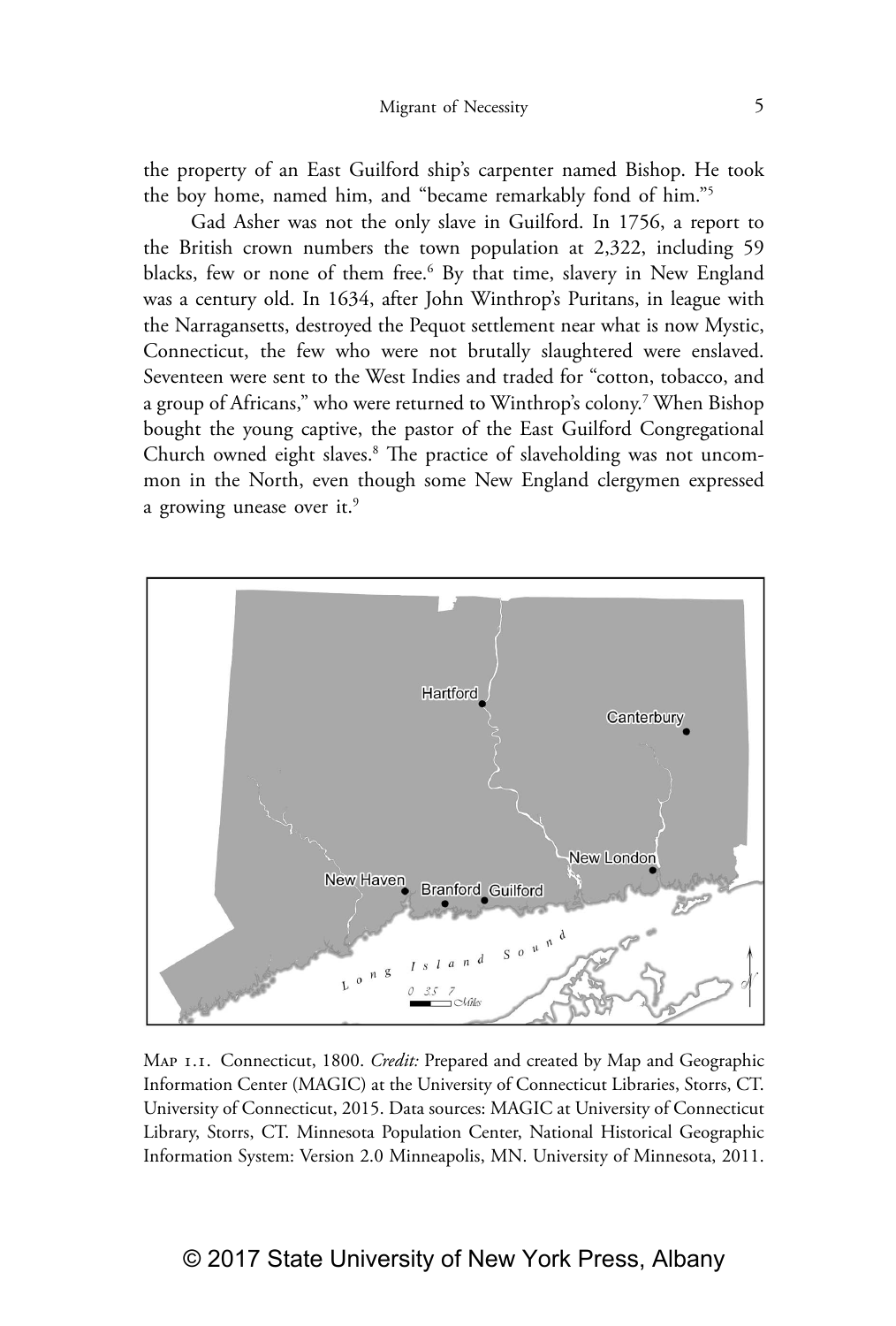Possibly related to these doubts, the naming of slaves in both North and South betrayed some reservation about the concept of one human being owning another. Historian Ira Berlin characterizes as a "cosmic jest" the custom of assigning heroic names—Pompey, Jupiter, Cato, Hercules—to slaves, mocking their lowly status.<sup>10</sup> Whether in this spirit or simply taking note of the boy's forced migration, his owner chose for him the names of two of the tribes of Israel.<sup>11</sup> Gad and Asher were the sons of Jacob and Zilpah, servant of Jacob's first wife, Leah. Young Gad Asher was somewhat unusual in having two names—the second of which came to be used as his surname.<sup>12</sup>

Slavery persisted in the North because of the need for workers.<sup>13</sup> Unlike plantation slaves in the South, most in Connecticut were isolated, with no more than two or three in a household. As was true in the South, some were trained in specific skills, some served aboard ships, and others worked in the master's house or in the fields.<sup>14</sup> Venture Smith, a contemporary of Gad Asher, was also captured as a child in Guinea. His narrative details his experiences as a slave on Long Island and later in Stonington, Connecticut.15 In his youth, Venture carded wool, pounded corn, and served as waiter and "cup bearer." As an adult, he worked at different trades: boatman, all-round farmhand, and trusted tradesman. Gad Asher may have worked as a domestic servant, or he could have served as a carpenter's apprentice, learning the trade of his owner. What is clear in the lives of both Venture Smith and Gad Asher is that in seeking their freedom and then living as free men they embraced the ways and to some extent the ideas of white men. Whether joining a church, buying property, or naming and educating their children, both assumed that they were entitled to the opportunities available to citizens.

Jeremiah offers no details of his grandfather's upbringing, but Gad Asher would not have been treated as a member of the Bishop family. As for claims that Northern slavery was milder than that in the South, Ira Berlin notes that masters, Northern or Southern, "treated their slaves with extreme callousness and cruelty at times because this was the way they treated all subordinates, whether indentured servants, debtors, prisoners-of-war, pawns, peasants, or simply poor folks."16 This provides ample explanation for the fact that, however "fond" Bishop may have been of the small boy he had bought, he later treated him less than honorably.

When the Revolutionary War was going badly for the colonists, Gad's owner was called up for military service. "Preferring the comforts of home to the dangers and hardships of a campaign," he made use of a Connecticut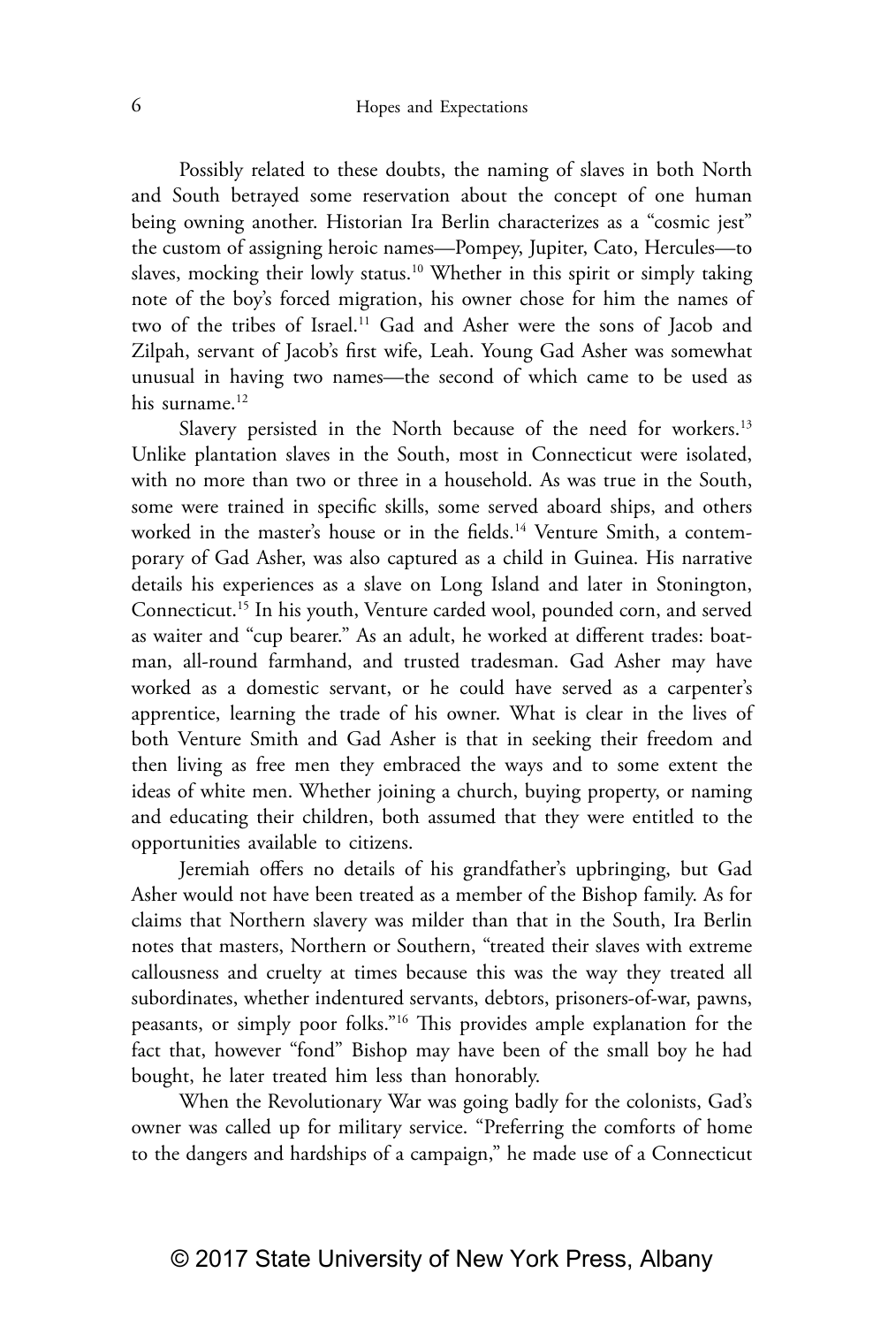law that enabled an owner to free a slave and "allow" him to volunteer as substitute in the Army or Navy.17 Gad Asher enlisted in May 1777 for the duration of the war.18 He told Jeremiah that he "fought side by side with white men in two or three important battles."<sup>19</sup> When he returned to Guilford in 1783, he learned that Bishop now demanded repayment of the forty pounds Asher had cost him.20

Gad had already paid a price for his freedom. The source, nature, and extent of his injury remain unknown, but the Revolution had cost him his sight. Jeremiah said the old man attributed the loss to the combination of "intense heat, and inhaling the dense smoke of gunpowder, and exposure to the dew of heaven by night."21 A double-edged piece of luck, the disability qualified him for a government pension, so that he was able to save the amount necessary to buy his freedom. This experience again resembles that of Venture Smith, who was tricked into buying himself several times over.<sup>22</sup> Both men achieved freedom through their own efforts.

Starting his life as a free man, Gad would have been at least forty years old and, according to Jeremiah, already married to a free woman named Temperance.23 Little is recorded about Temperance—not even her maiden name—but a contemporary white man wrote that in June 1823 she was called to the bedside of a dying pastor, showing that the community recognized her as a healer.<sup>24</sup> The practice of medicine was largely in the hands of housewives in the eighteenth century. The uses and application of herbs were handed down from mother to daughter, so Temperance probably had learned from her mother, who was most likely a slave. African remedies may well have been among those she used.

Once freed, slaves tended to move away from the oversight of their former owners, and not surprisingly one of Gad's first acts as a free man was to settle his family in the northern section of Branford, the town west of Guilford.25 Because Temperance was not a slave, their children were free. Among those who lived beyond infancy, the following have been identified: Temperance (mother of Holdridge Primus), Ruel (father of Jeremiah Asher), Henrietta, Marietta, and Brunella.<sup>26</sup> Note that these are not African names. Rather, they conform to naming patterns common among white colonial New Englanders. These fell into four categories: biblical, hortatory, traditional English, and "other"—a category that reflected secularization and other influences of the Enlightenment.27 Based on naming practices of the time, we might guess that young Temperance, named for her mother, was the firstborn daughter. Ruel is biblical (Moses's father-in-law), and the others may have been named after relatives or friends. Henrietta is a feminine form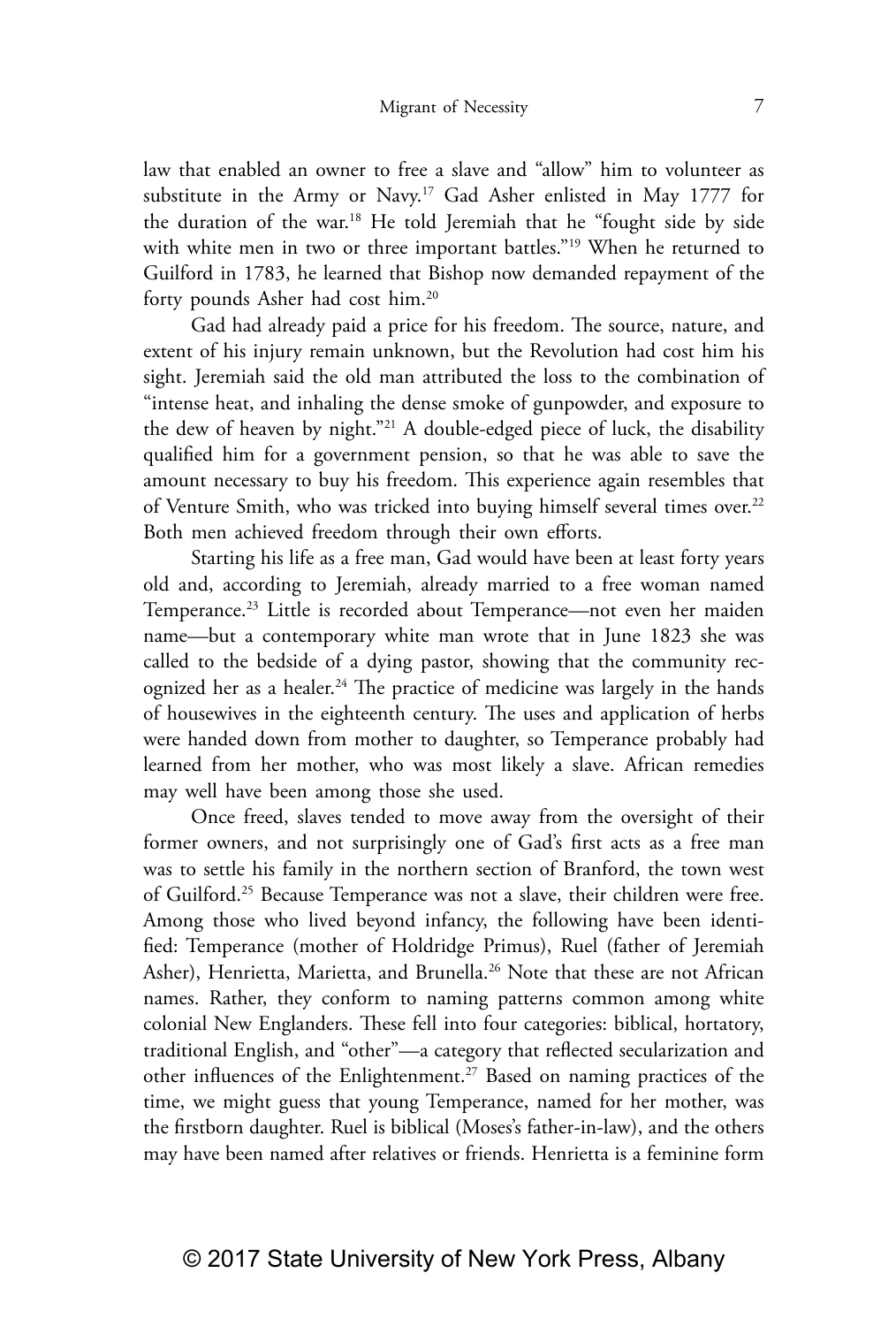of Henry; Marietta is a diminutive of Maria; and Brunella's name could be a reminder that some of the German troops had not returned home after the Revolutionary War. These Asher names suggest a New England identity, reflecting the adoption, reluctant or willing, of the dominant culture.

If Gad Asher was trained in his youth as a carpenter, blindness made such work impossible. He turned to farming, the most common occupation of all Connecticut householders in the eighteenth and early nineteenth centuries. By 1792, no doubt with the help of his pension, he bought two and a half acres of land in North Branford.28 His son Ruel and other members of the family lived and worked on the farm. Ruel's son, Jeremiah, born in 1812, became the old man's "eyes" and the audience for many repetitions of his life story. Jeremiah's autobiography emphasizes the importance of the Revolutionary cause to his generation of African Americans and ties his own lifelong quest for equality to Gad Asher's military service.

Two other black veterans who lived in North Branford often visited Gad Asher, and the three told and retold their experiences in the "terrible and never-to-be-forgotten battle for American Liberty."29 Young Jeremiah "became so accustomed to hear these men talk, until I almost fancied to myself that I had more rights than any white man in the town . . . Thus, my first ideas of the right of the colored man to life, liberty and the pursuit of happiness, were received from those old veterans and champions for liberty." Such beliefs led him to "resist" the insults of whites as a youth, a habit that "gave my parents much trouble."<sup>30</sup> To imagine he had more rights than whites was dangerous in a black youth, although in Jeremiah's case that conviction shaped the course of his ministry in later life. Inequality, the residue of slavery, was already fixed in the culture, so that black parents had no power to protect their own. The oppression of blacks, slave or free, was well established, even as Northern states began to distance themselves from slaveholding.<sup>31</sup> Connecticut, for example, passed a law abolishing slavery in 1784, just a year after the end of the Revolution. Still, as one scholar cautions, not only did it provide a gradual emancipation, it may have passed only because it was one item in a list of revised laws submitted by Roger Sherman and Richard Law. The implication is that the lawmakers, trusting their colleagues, approved the bundle of bills without discussing or perhaps even examining them.32 The law, passed on January 8, 1784, provided that all children born after March 1 of that year would be free at the age of twentyfive. Others, including Gad Asher, would have been freed only by death.

Young Holdridge must have heard Gad Asher's story any number of times, and no doubt he knew of his cousin's challenges to race prejudice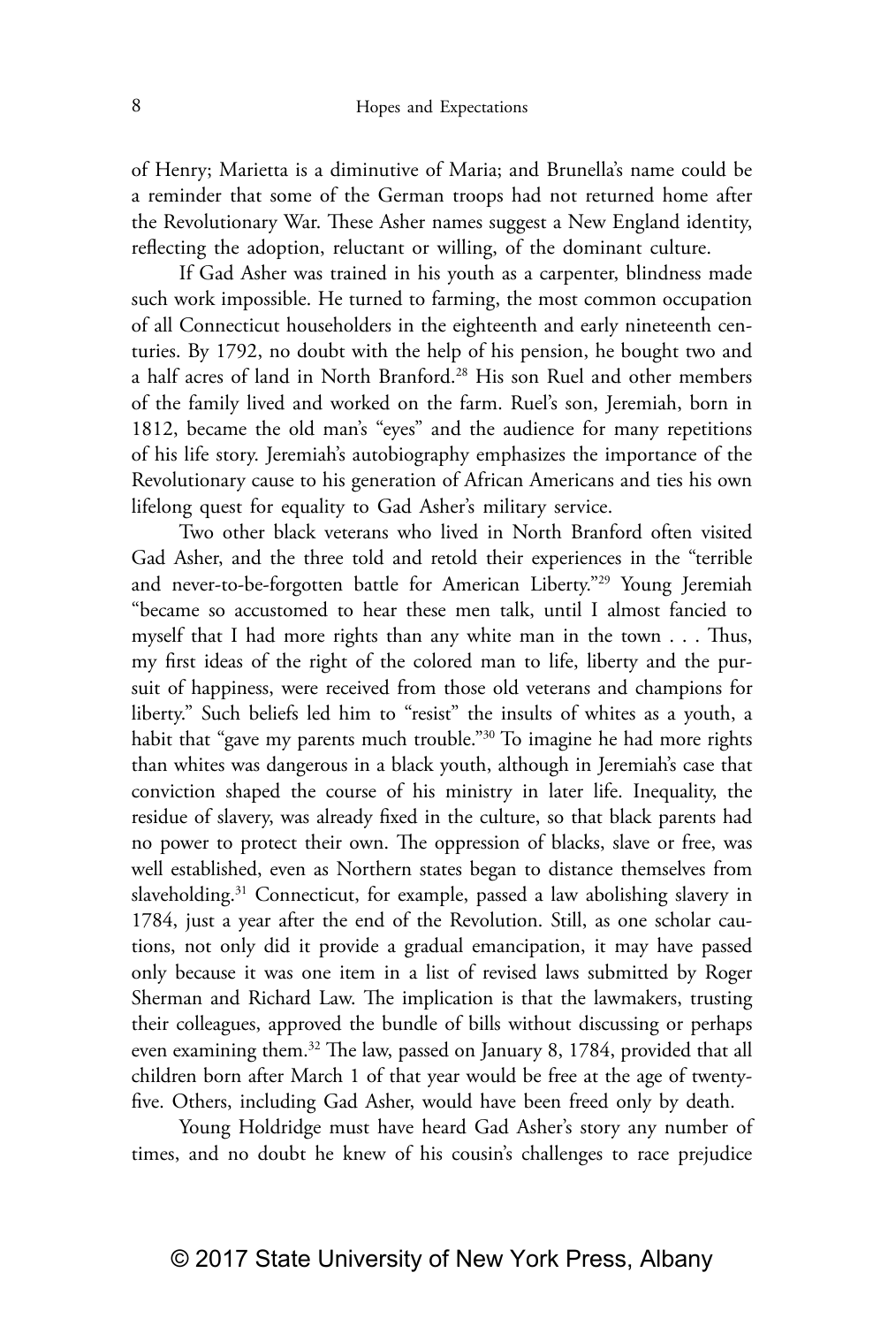based on the conviction that those who fought with the colonists had earned rights of citizenship. In the years following the Revolution, the link between military service and full citizenship encouraged many Northern blacks to press for their rights.<sup>33</sup> Connecticut historian David White points out that the "children and grandchildren of the blacks of the Revolution were the first in Connecticut to make their feelings known to an apathetic white society . . . It was the James Mars, Amos Bemans, and Jeremiah Ashers who challenged Connecticut's conscience."<sup>34</sup> All three men later figured in the development of Hartford's black community.

Jeremiah nowhere discussed his grandfather's specific views with regard to rights of citizenship, but Gad Asher certainly made use of the culture in which he grew up. He may never have met Venture Smith, but both men displayed the same sense of entitlement. In spite of the duplicity of their masters, and fully aware of the racial climate around them, both accepted the ways of New England. Moreover, Gad Asher, along with many other slaves, participated in the war that promised "certain unalienable rights." In securing his freedom, naming his children, buying land, and apprenticing his son Ruel to a skilled tradesman, Gad Asher helped himself to the opportunities available to citizens of the new Republic.<sup>35</sup>

Another aspect of this acceptance is church membership. After moving to Branford as a free man, Gad Asher joined the Congregational Church and remained a member until his death—an act not wholly typical of African Americans at the time.<sup>36</sup> Aside from those who could benefit from membership, "slaves viewed Christianity with all of the suspicion and hostility due the religion of the owning class."37 How then to account for Gad's faithful church attendance over some forty years? Recall that he came to New England and to slavery as a very young child, arriving in the 1740s along with the Great Awakening and its urgent message of salvation. In the custom of the times, he would have been taken to church along with members of the Bishop household. Certain aspects of Christianity may have appealed to him, and he could have blended it with the religion he had known in Guinea. Certainly it is possible that as a free man Gad joined the church to gain the favor of whites or at least to avoid criticism, and yet the difficulties and hardships he encountered in his life suggest the possibility that he found comfort in Christianity, or at least the prospect of a better hereafter.

In Gad's here and now, home ownership was a step up, and he found ways to take that step. He had the help of his son Ruel, who with his wife and children lived and worked on the farm. In 1815, perhaps with more savings from Gad's pension, father and son together purchased another ten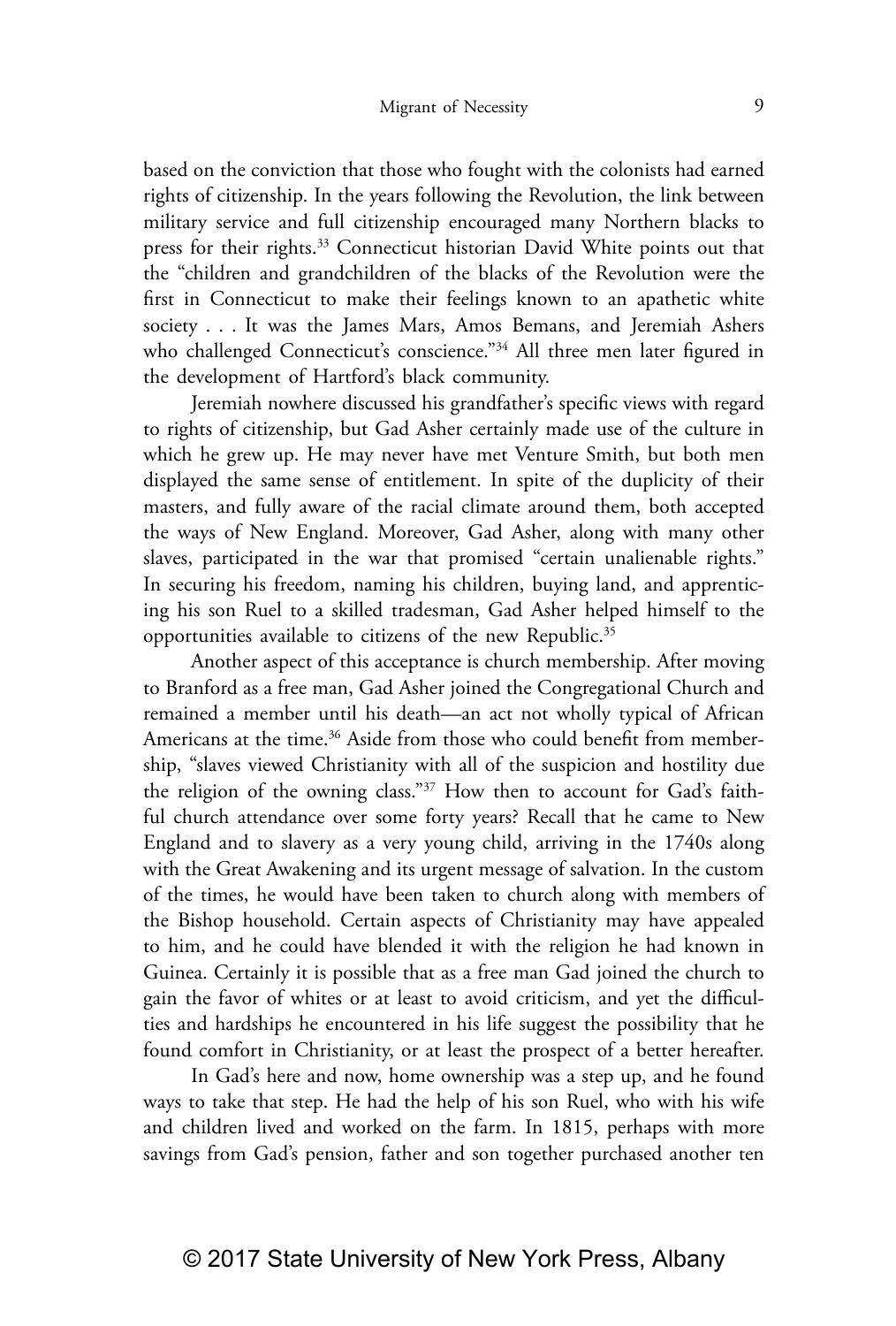acres.38 Was it enough to support the two families? Historian Charles Sellers estimates that in the early nineteenth century, a family could subsist on "as little as twenty improved acres, employing a labor force of father, mother, and six to eight surviving children out of eight or ten pregnancies."39 As of 1820, the two Asher households—eleven individuals—depended on the produce of twelve and a half acres.<sup>40</sup>

In the meantime, the other children of Gad and Temperance had left home to start families of their own. In 1811, their daughter Temperance married and moved with her husband, Ham Primus, to Guilford.<sup>41</sup> A Seaman's Protection Certificate dated 1810, found in the Primus Papers, identifies Ham Primus as "an American seaman, aged 23 years or thereabouts, of the height of five feet eight inches and a half, being a man of color, born at Branford and . . . a citizen of the United States of America."42 Seaman's Certificates, issued beginning in 1796 to safeguard American sailors against impressment by the British Navy, also served African American sailors in Southern ports as proof of free status. They did not confirm the holder's rights as a citizen, only his nationality. As a fugitive, Frederick Douglass escaped to freedom on the strength of a borrowed Seaman's Certificate. The American eagle printed on the document convinced the train conductor that Douglass was a sailor and a freeman.<sup>43</sup> Ham Primus's certificate was his own, and the fact that it was preserved shows its importance to his son, Holdridge. Throughout the antebellum period, the question of African American citizenship remained a point of contention, until in 1857 Supreme Court Chief Justice Taney declared in the Dred Scott decision that blacks were not citizens. Nevertheless, Ham Primus's certificate was a family keepsake—a link to the past, a record of his occupation, and in hindsight an ironic affirmation of his own, and his children's, citizenship.

In Guilford, Ham had access to docks where short-haul coastal runs originated.44 W. Jeffrey Bolster writes that "coasting became the job of choice for black mariners with dependents" since such work "allowed seamen with families to stay closer to home."45 Ham obviously chose coastal runs since his wife, Temperance (Asher), gave birth to at least eight children between 1815 and 1827.<sup>46</sup> The first of these was Holdridge, born January 25, 1815. The records of Guilford's Episcopal churches supply the dates of birth, baptism, and in some instances the deaths, of the couple's children, evidence that this branch of the family also maintained ties to organized religion.<sup>47</sup> Moreover, the names of the couple's children again suggest identification with the dominant culture. Gad Asher Primus was named for his grandfather; Marietta for an aunt, the sister of Temperance. The nonbiblical, nontraditional names given the other children—Holdridge, Nelson, Clara, Amelia,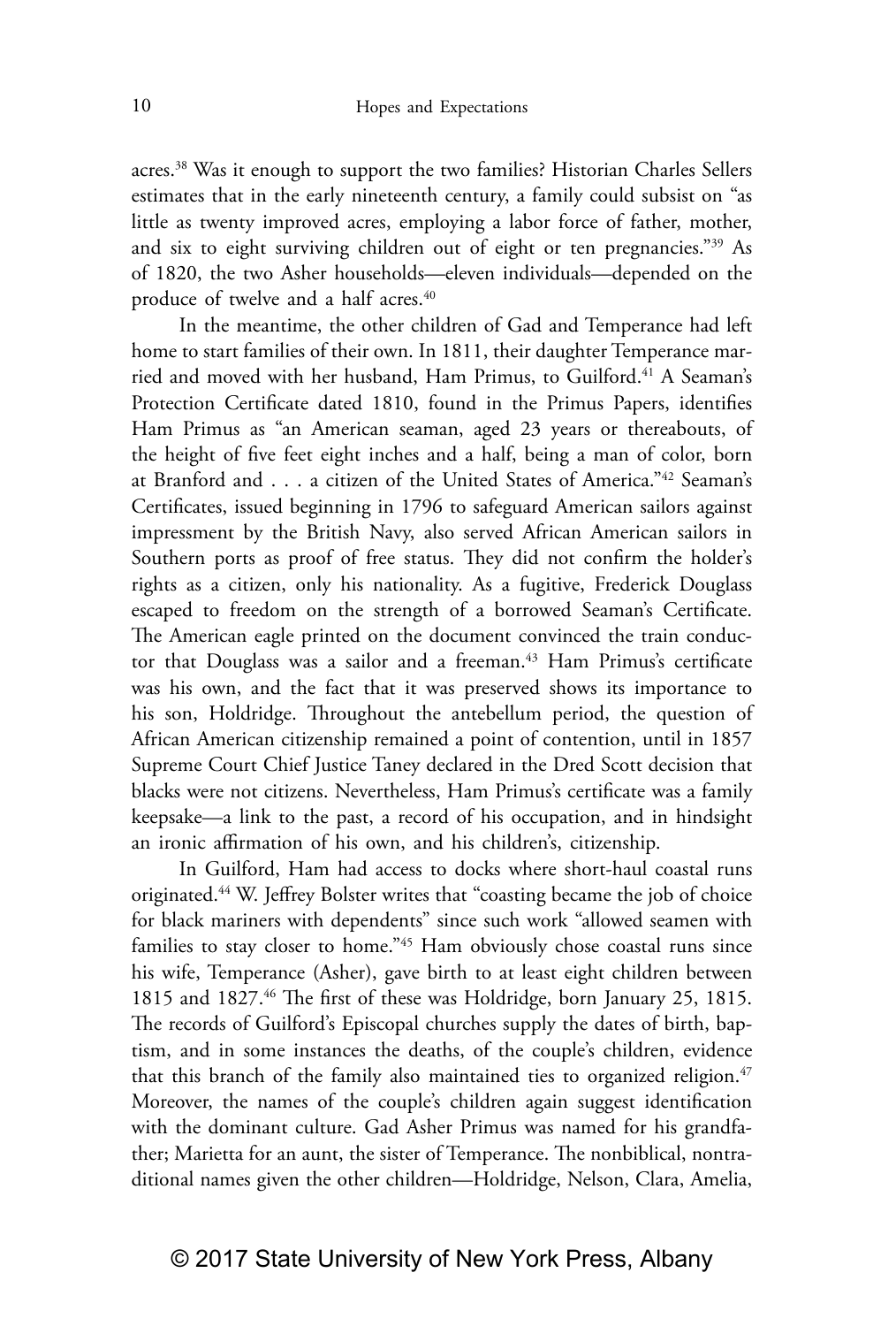and Margetta—come from a "vastly expanded pool of new [names]" that showed parents "rethinking their own roles and their expectations for their children."48 Did Ham and Temperance give some of their children "new" names in the expectation of better lives and better times in the new century?

If so, their hopes were only partially fulfilled. Eight was not an unusual number of births for the period, nor was it unusual that not all eight survived childhood. In 1822, when Holdridge was seven years old, his infant sister Amelia died within days of baptism, while her twin, Clara, survived.<sup>49</sup> In 1824, when he was nine, two of his brothers, twenty-two-month-old Gad Asher and seven-year-old Nelson, both died of typhus within a two-week period.50 Years later, Holdridge named his own son Nelson in memory of the brother so near his own age, surely his companion and playmate. Lucky to survive childhood himself, he encountered grief at an early age.

For the parents, the loss of three children in two years was compounded by other problems, and by 1830 Ham and Temperance had moved their family from Guilford to Gad Asher's farm in North Branford.<sup>51</sup> The move inland, away from the harbors of Guilford and Branford, signals the end of Ham's seafaring career. The change may have been forced on him, as growing racism in the antebellum years made it increasingly hard for black sailors to find work.52 In addition, the Panic of 1819 initiated the boom and bust cycles that became a hallmark of nineteenth-century life.<sup>53</sup> Especially for blacks, the 1820s brought not only hard times but also "hard feelings and hard money."54 The downturn affected the Ham Primus family and in fact the whole Asher clan. Tightened credit and the demands of the growing cash economy burdened debtors in particular—and farmers by the nature of their occupation are debtors.

Reflecting these developments, by 1828 Ham Primus was working as a farmhand. Malachi Linsley, a white Branford farmer, wrote in his diary that on December 16, "Ham and his Father [in-law] Asher come and thrashed my rye for 3 days."55 This was not a casual hire, for Linsley had formerly owned a slave called "Uncle Ham," a resident of Branford.56 Freed at the age of twenty-one, Uncle Ham had three sons, one of them named Ham-Holdridge's father.<sup>57</sup> The three days' work in December initiated a series of day jobs for Ham during the next few years: clearing stones out of Linsley's orchard, threshing grain, and other farm chores.<sup>58</sup> Ham also would have helped work Gad's farm and likely found other day jobs in the area.

However Ham and Temperance viewed their move to Gad's farm, Holdridge and his sisters may have welcomed it, because they now had the companionship of their Asher cousins and closer contact with their venerable grandfather. Hard times notwithstanding, in 1832 Ham managed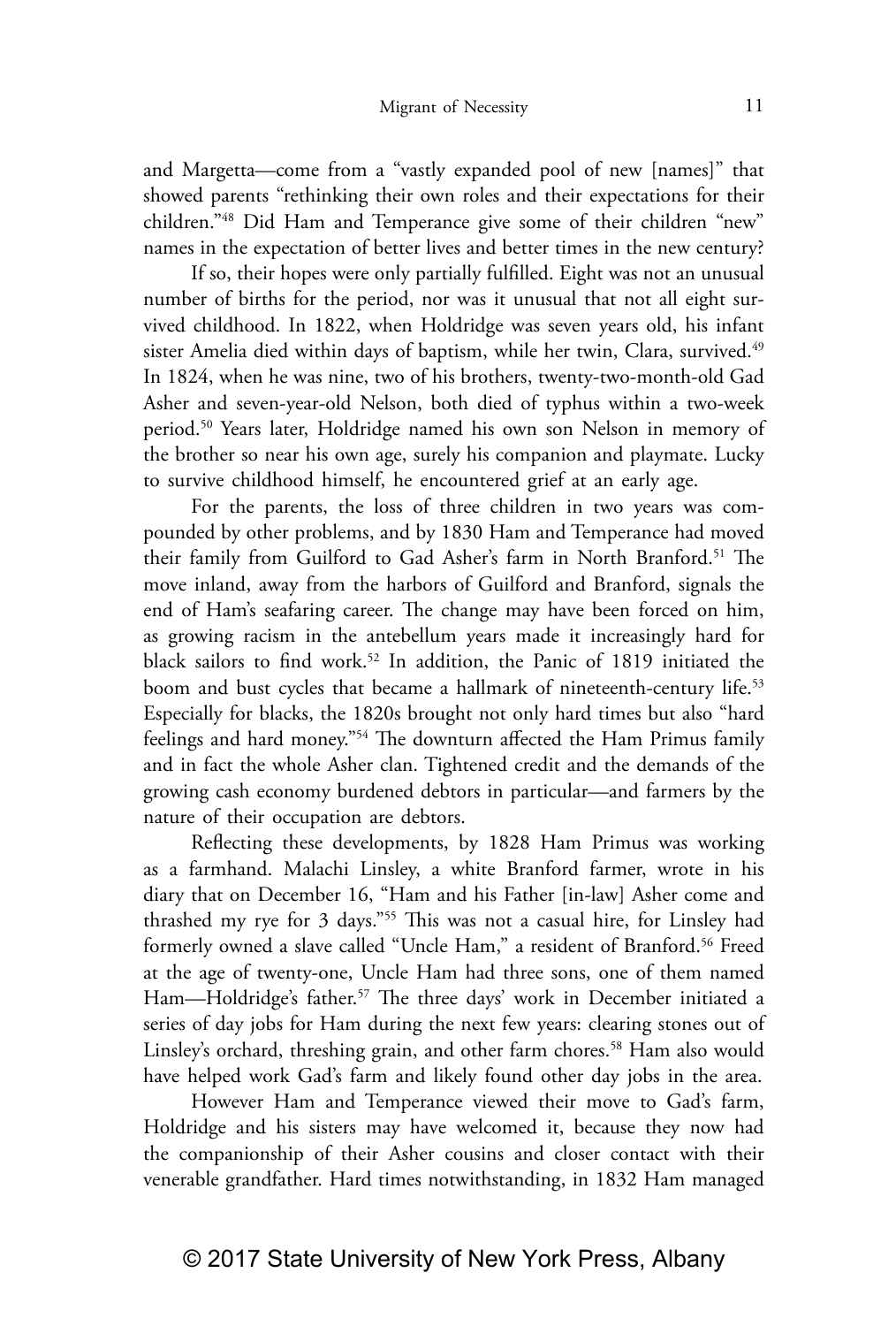to purchase an acre and a half of Gad Asher's land and reportedly built a house on it.<sup>59</sup> This purchase may reflect Ham's wish to maintain an independent household, but it also pointed to a need for additional housing. Ham's family and Ruel's, along with Gad and his wife, brought to seventeen the number of mouths to feed on some twelve acres of New England's stony soil.<sup>60</sup> Such doubling up was a familiar strategy for hard-pressed families, but in this case the resulting numbers still overtaxed available resources.

Combining households offered one means of coping with hard times, and another was to separate some members from the family group. A study of Appalachia at the turn of the nineteenth century found that, "[f]or Appalachians, moving into an extended family household represented an initial strategy . . . but, like New Englanders, seeking work elsewhere was an additional option that many were forced to choose.<sup>61</sup> The Ham Primus family made that second choice in April 1829, when they took nine-year-old Clara, the surviving twin, to the Linsley farm, where she stayed for a year and a half.<sup>62</sup> This arrangement, a form of apprenticeship in housekeeping, was common among both blacks and whites of the time, providing housing and meals and sometimes schooling for the child of a hard-pressed family. In later years, Holdridge and his wife would make use of the same strategy.

Sending young Clara to the Linsleys may have helped, but it hardly solved the problems facing the extended Asher family. As it happened, the two boys, Holdridge Primus and his cousin Jeremiah Asher, had reached their teen years and were able to help on the farm, but they were redundant there, because Ruel and Ham could do the work. At the same time, local jobs were scarce because of the recession, so that separation again provided a solution. Indeed, between 1750 and 1840, a combination of overpopulation, soil exhaustion, and the coming of industrialization led to a massive exodus from New England farms.<sup>63</sup> Young men—and women—left in unprecedented numbers for better opportunities in nearby cities or greener pastures in the West. The two cousins joined the migration. Jeremiah wrote that in 1828, when he was sixteen years old, he left home to look for work in Hartford.<sup>64</sup> Holdridge left around the same time, although the date has not been established.<sup>65</sup>

What were the circumstances of their leaving? What arrangements were made for them in Hartford? We can only guess at answers. Families forced to send a son or daughter away would, if possible, arrange employment in the new location, or at least direct the migrant to a friend or relative.<sup>66</sup> What we do know is that setting out together or separately, Jeremiah and Holdridge both traveled to Hartford around 1830. They necessarily took along habits formed and lessons learned at home, memories of family life, and the story of their grandfather's journey from kidnapped child to slave,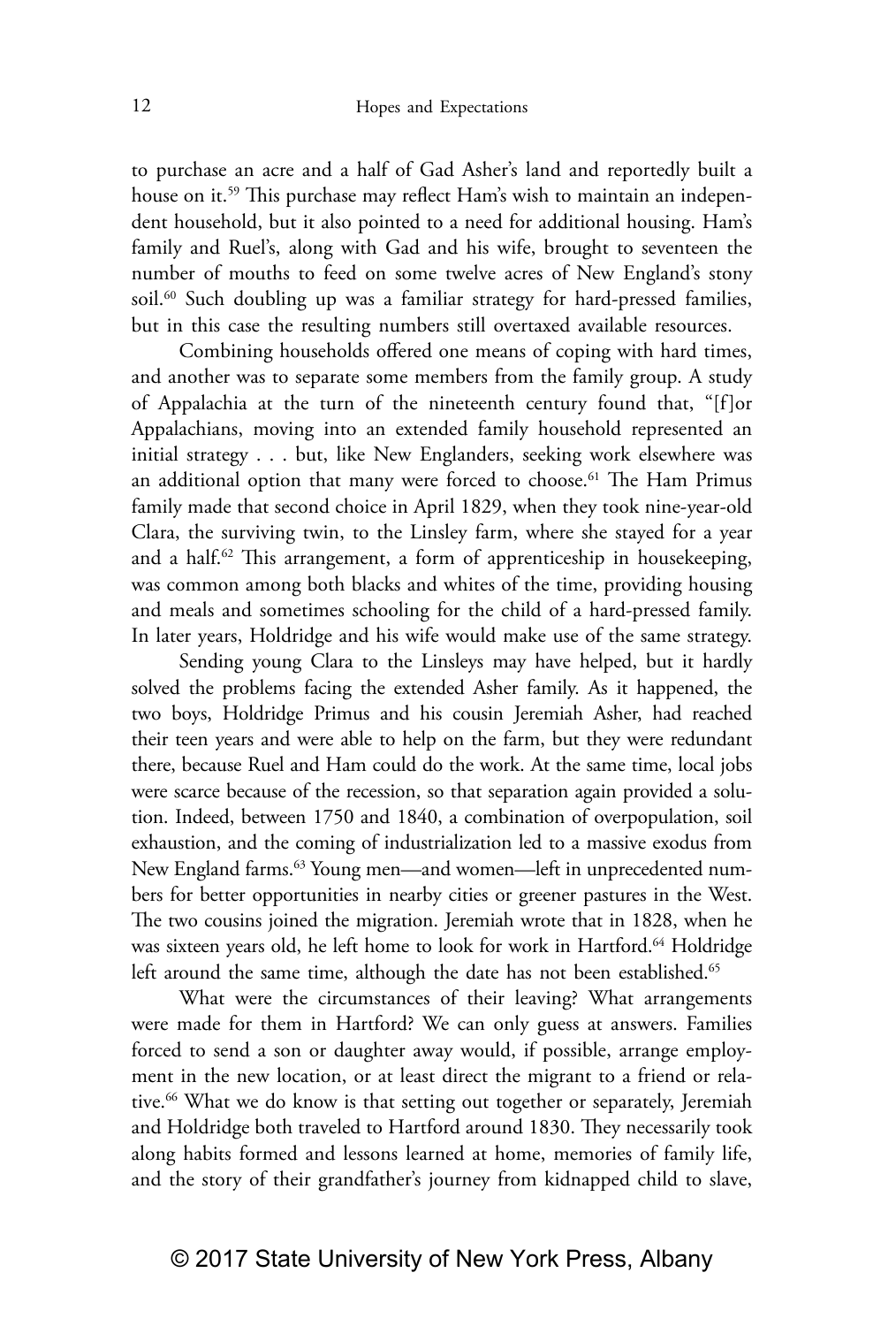then soldier and finally free man and landowner. Old enough to understand the need that sent them away, they were young enough to welcome the prospect of adventure in a new setting. We cannot recapture their thoughts at leaving, but we can refer to findings on the internal migrations of that time. "Americans," we learn, "appear to have accepted with little anxiety the traumas involved in pulling up stakes and moving. Confidence in the future and their desire to share in the general improvement outweighed their local and familial attachments."67 In their later lives, these two migrants showed a willingness to adapt to new circumstances as both continued to value religion, family life, and education.

While Jeremiah became a Baptist minister and an outspoken advocate of black rights, Holdridge took a different path. We can trace that path over time, but all we can recapture of his journey from Branford to Hartford is how he might have traveled and what he saw when he arrived.

If he made his way east to Old Saybrook and sailed up the Connecticut River to Hartford, he would have been greeted there by a panoramic view of maritime commerce: ships coming and going and the noisy docks "smelling of molasses and Old Jamaica," the odor of the triangle trade.<sup>68</sup> Steam power was coming into use, but sailing vessels still carried passengers and trade goods up the Connecticut River as far as Hartford.



Figure 1.2. Hartford, 1836, Lithograph. *Credit:* Frontispiece, John Warner Barber, *Connecticut Historical Collections*, 1836, reprint, Library of Congress 99-62405, Connecticut State Library.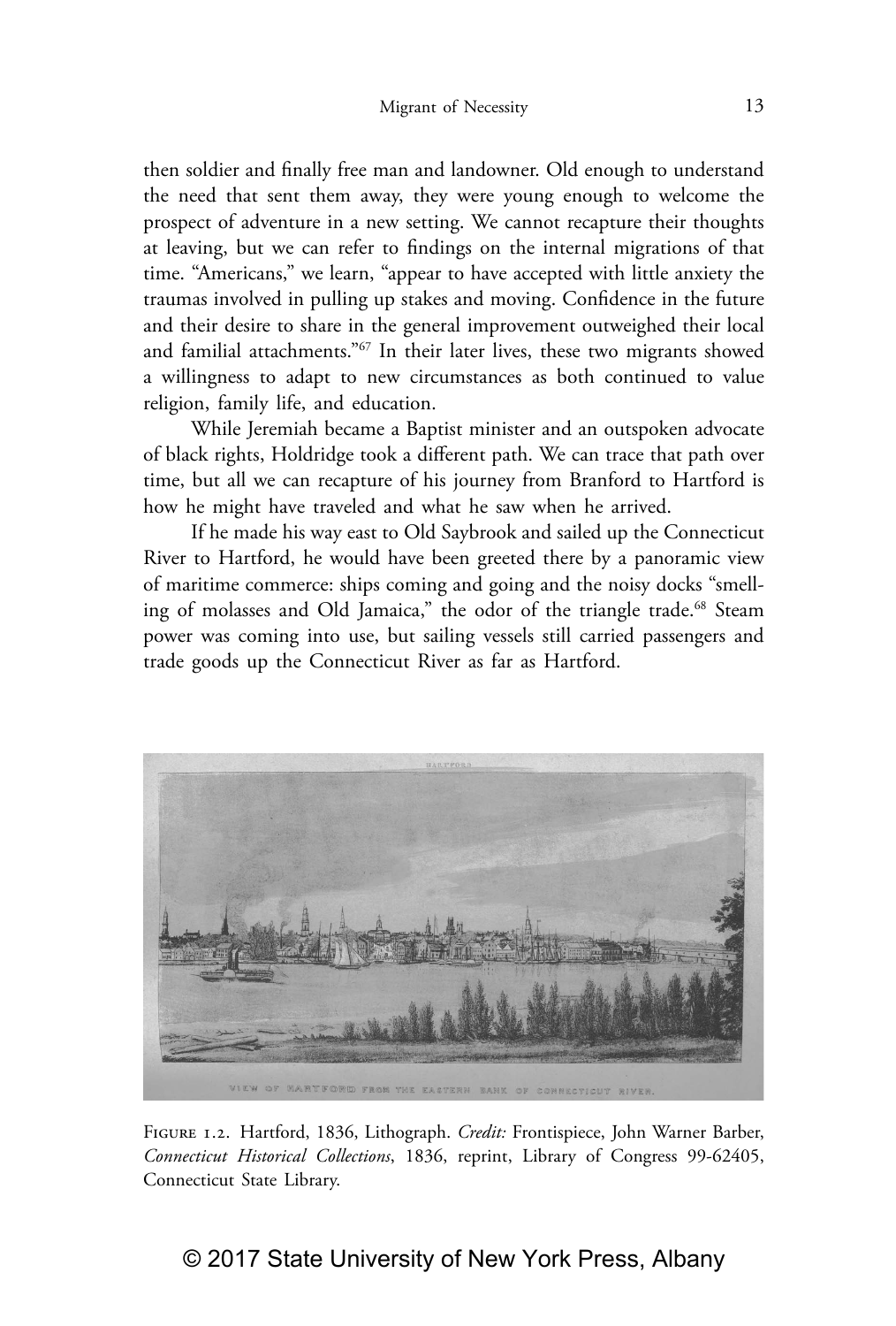He would have seen horses and mules "corralled on [the] wharves by the hundred awaiting shipment" to the West Indies, from which they would return with molasses, sugar, rum, and salt. By 1830, African slaves were no longer being brought legally to Hartford, but the West Indies trade remained a vital element in the city's economy.69 The produce and animals crowding the city docks still went to feed the slaves and maintain the sugar plantations.

Having spent his early years in Guilford as the son of a sailor, Holdridge would have recognized the sloops and schooners in the harbor, the scows and flatboats bringing lumber from northern ports, but the covered wooden toll bridge across the Connecticut River and the ferries that connected Hartford and East Hartford would have been new to him. Up from the docks, the city was a cluster of buildings forming a modest skyline that stretched perhaps three quarters of a mile along the river. Viewed from the deck of an incoming ship, the scene was punctuated by the steeples of two Congregational meetinghouses. If the boat docked at the foot of State Street, Holdridge would have looked up to see a Hartford landmark still in place, the Federal-style State House of 1796 designed by Boston's Charles Bulfinch.



Figure 1.3. Hartford's Federal Style State House, 1830s. *Credit:* The Connecticut Historical Society.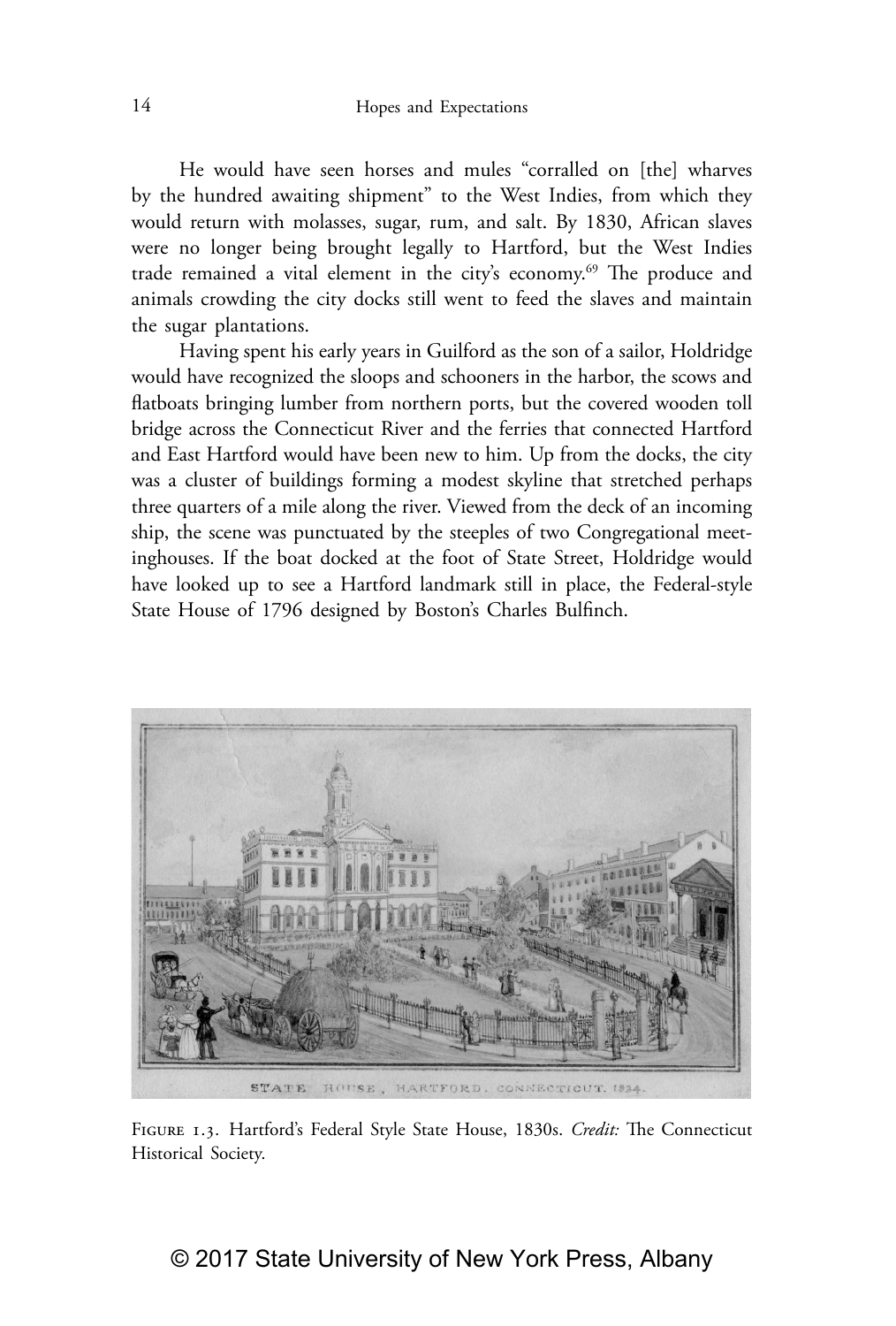Alternatively, Holdridge could have traveled by stage overland on the New Haven and Hartford Turnpike—as of 1799 "the ultimate in intercity communication" and still in use.70 He might have noticed the contrast between the rural vistas along the way and the relatively dense huddle of buildings that made up the city of Hartford (incorporated in 1784). In 1830, the population was just under 10,000, with 495 African Americans, all of them free. Main Street was unpaved and dusty or muddy depending on the weather; householders gathered each morning at the markets and down at the wharves to buy provisions and exchange the latest local news—daily newspapers had not yet appeared. Two watchmen patrolled the streets from 10:00 p.m. until just before sunrise.<sup>71</sup> Even so, the interests that would make Hartford a manufacturing, publishing, and insurance center were beckoning those in search of a better life than that afforded by the grudging soil of most Connecticut farms.

The two young migrants found their opportunities limited. Young, bright, and strong, but also black, they both secured predictably menial positions, fortunately for them with prestigious white families. Jeremiah Asher "went to Hartford, where a cousin who resided there had obtained for me a situation with Henry L. Ellsworth, Esq., for ten dollars per month."72 Henry Ellsworth was a son of Oliver Ellsworth, a Founding Father who had served as a Connecticut delegate to the Constitutional Convention of 1787 and later as the first chief justice of the United States Supreme Court.73 The helpful cousin was probably related to Jeremiah's mother, Jerusha Olford Asher, whom he describes as being "of the Indian extraction and . . . born in Hartford."74 Sharing their status as Others, Native Americans and African Americans frequently intermarried.

Holdridge Primus's first job in Hartford was as a servant in the household of William Wolcott Ellsworth, twin brother of Jeremiah's employer.<sup>75</sup> Almost certainly he also found welcome with his aunt's Olford relatives and benefited from Jeremiah's connection with the Ellsworth family.<sup>76</sup> William W., a lawyer in the family tradition and like his brother a member of Hartford's elite, had married a daughter of Noah Webster. He served as a representative in Congress from 1829 to 1833, around the time when Primus came to Hartford.<sup>77</sup> Whether the young newcomer accompanied Ellsworth to Washington during legislative sessions or more likely stayed in Hartford with the family, the job gave him the opportunity to observe an educated, influential, wealthy gentleman and his family. At the same time, it gave him a chance to show his employer that he was an able and reliable worker; a serious and responsible young man. The fact that he and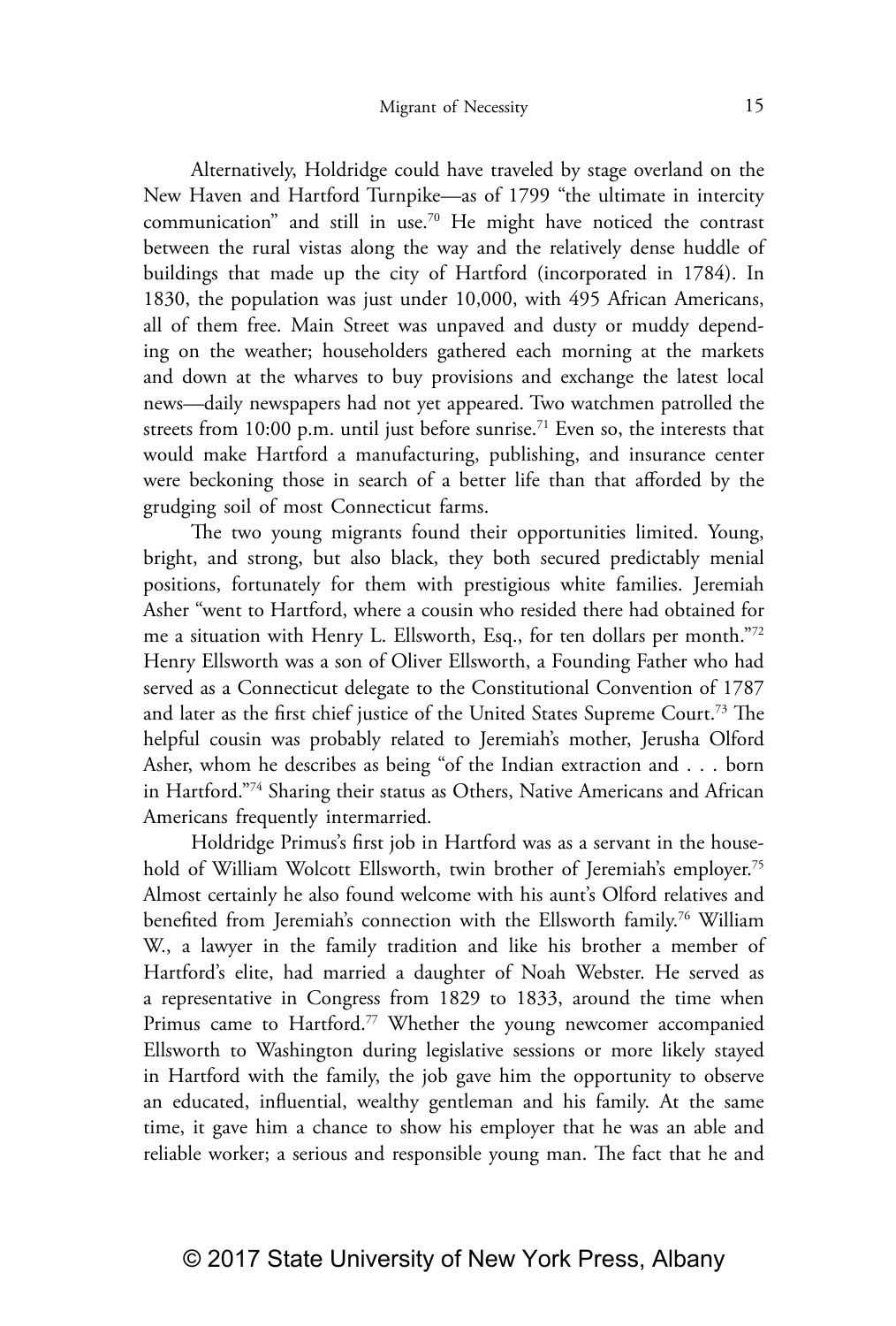Jeremiah both worked for members of the prominent Ellsworth family possibly brought them a degree of notice within the black community; at least it would have helped them get acquainted.

As a youngster, Holdridge had seen the advantages of establishing a connection with influential whites in his father's relationship with Malachi Linsley, and Jeremiah Asher had his own experience of such benefits. During his employment with Henry Ellsworth, Jeremiah contracted typhus, and Ellsworth's wife provided constant care: "My own mother could not have done more for me."78 Such solicitude on the part of an elite white employer was not unusual. Historian Nick Salvatore, tracing the life of an African American worker in nineteenth-century Massachusetts, notes that Amos Webber's white employer provided "protection in the often hostile racial atmosphere in Worcester" and willingly accommodated his trusted employee's needs in scheduling his duties.79 Robert Cottrol, in a study of the nineteenth-century black community in Providence, observes that "White Providence was somewhat prepared to reward the diligent black servant."<sup>80</sup>

Overall, in spite of their having found well-disposed employers, the two newcomers found a high level of racial tension in the city. Cambridge scholar Edward Abdy, touring Hartford in 1833, asked a black gardener "how his brethren were treated in the town." He learned that "they were insulted and annoyed in a very shameful manner. Frequent broils and fights were the consequence; and the bitter feeling of animosity . . . had much increased since the Colonization Society had become more active."81 The American Colonization Society, founded in 1816, stated as its purpose the gradual emancipation of slaves, and—revealing the gap between abolition and racial equality—the subsequent "return" of the "Africans" to their "homeland." This strategy was designed to produce an all-white American citizenry, the ultimate goal of colonizationists.82 By 1830, black leaders had begun to agitate for the abolition of slavery, and by the middle of the decade an increasingly vociferous Anti-Slavery Society with black and white membership underscored the effort with a barrage of pamphlets, flyers, and broadsides supporting abolition and opposing colonization.83 Hostility grew as anti-abolitionists in turn stepped up their efforts; Abdy's informant was describing the effects of this escalating clash. In another passage, Abdy states his own opinion:

Throughout the Union, there is, perhaps, no city, containing the same amount of population, where the blacks meet with more contumely and unkindness than at this place [Hartford,